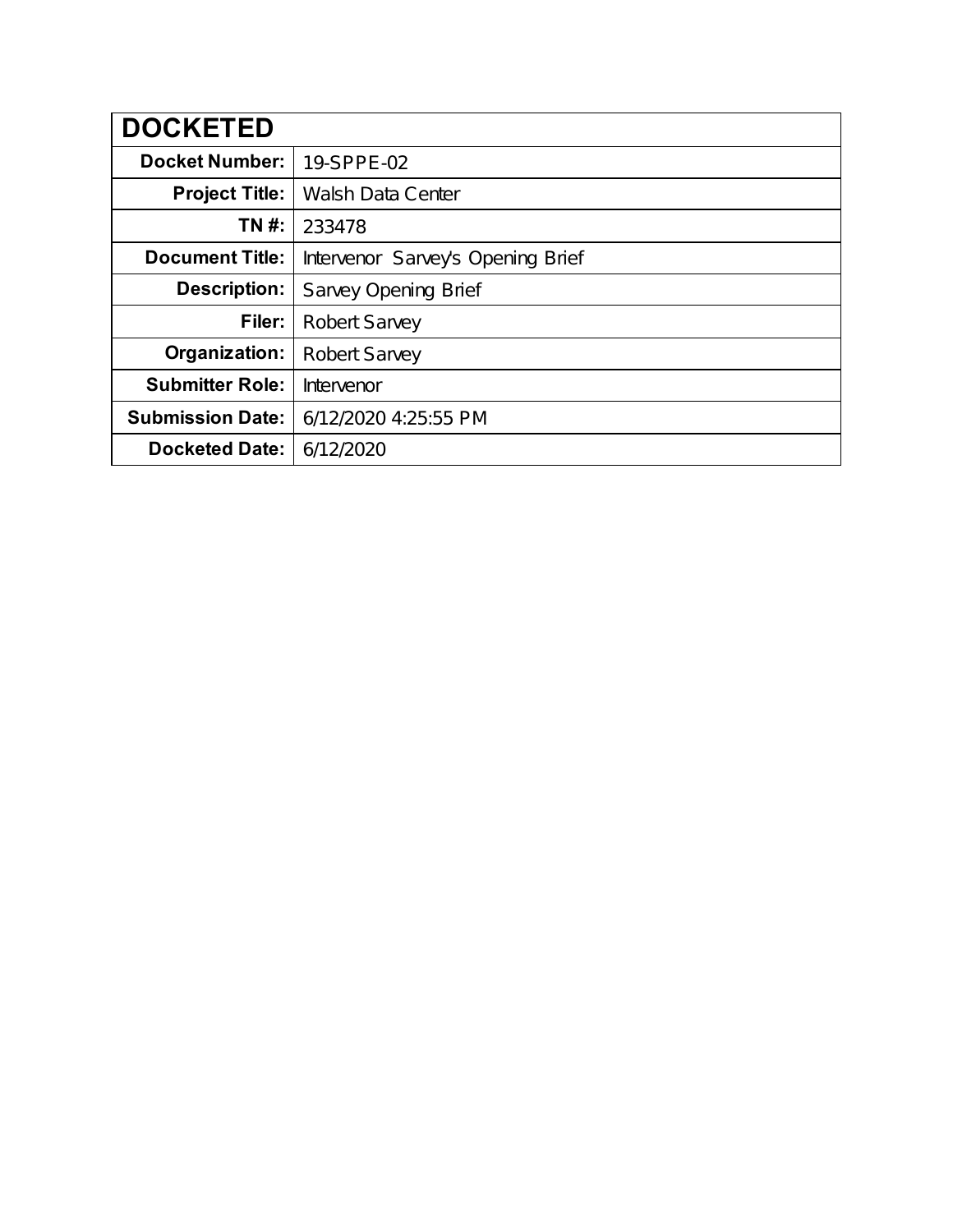#### State of California State Energy Resources Conservation and Development Commission

In the matter of:

Walsh Data Center **Docket 19-SPPE-02** 

### Intervenor Sarvey's Opening Brief

### Committee Question 1

Page 5.8-15 of the Initial Study/Mitigated Negative Declaration states in pertinent part: "[T]he Cap‐and‐Trade Program, through the regulation of upstream electricity producers, would account for GHG emissions from the project and require emissions from covered sectors to be reduced by the amount needed to achieve AB 32's 2030 goal." How does the Cap-and-Trade Program apply, if at all, to the analysis under CEQA Guideline 15064.4, of the greenhouse gas emissions from the electricity consumption of the proposed project?

The CAP and Trade Program is a tax designed to incentivize electricity producers to limit their carbon emissions. The Cap and Trade program is not intended to be applied to the individual projects or end users such as the WDC. The Cap and Trade program does not lower the 108,396 MTCO2e/yr that this project is projected to generate through the indirect GHG emissions from the generation of electricity.

The Cap and Trade Program would not cover GHG emissions from SVP facilites that emit less than 25,000 metric tons per year like the Gianera Generating Station, the NCPA combustion turbine, and the NCPA Geothermal Plants, which all emit less than 25,000 metric tons per year.<sup>1</sup> Cap and Trade would also not cover any emissions purchased on the spot market from in state facilites that emit less than 25,000 tons per year. Unspecifed sources of power which is 28% of SVP' nonresidential power supply<sup>2</sup> may or may not be covered by Cap and Trade. Cap and Trade is just one of the tools the State of California uses to limit GHG emission impacts but it is designed as a carbon

<sup>1</sup> Exhibit 28 Silicon Valley Power Integrated Resource Pl an Page 99 of 109

<sup>2</sup> Exhibit 507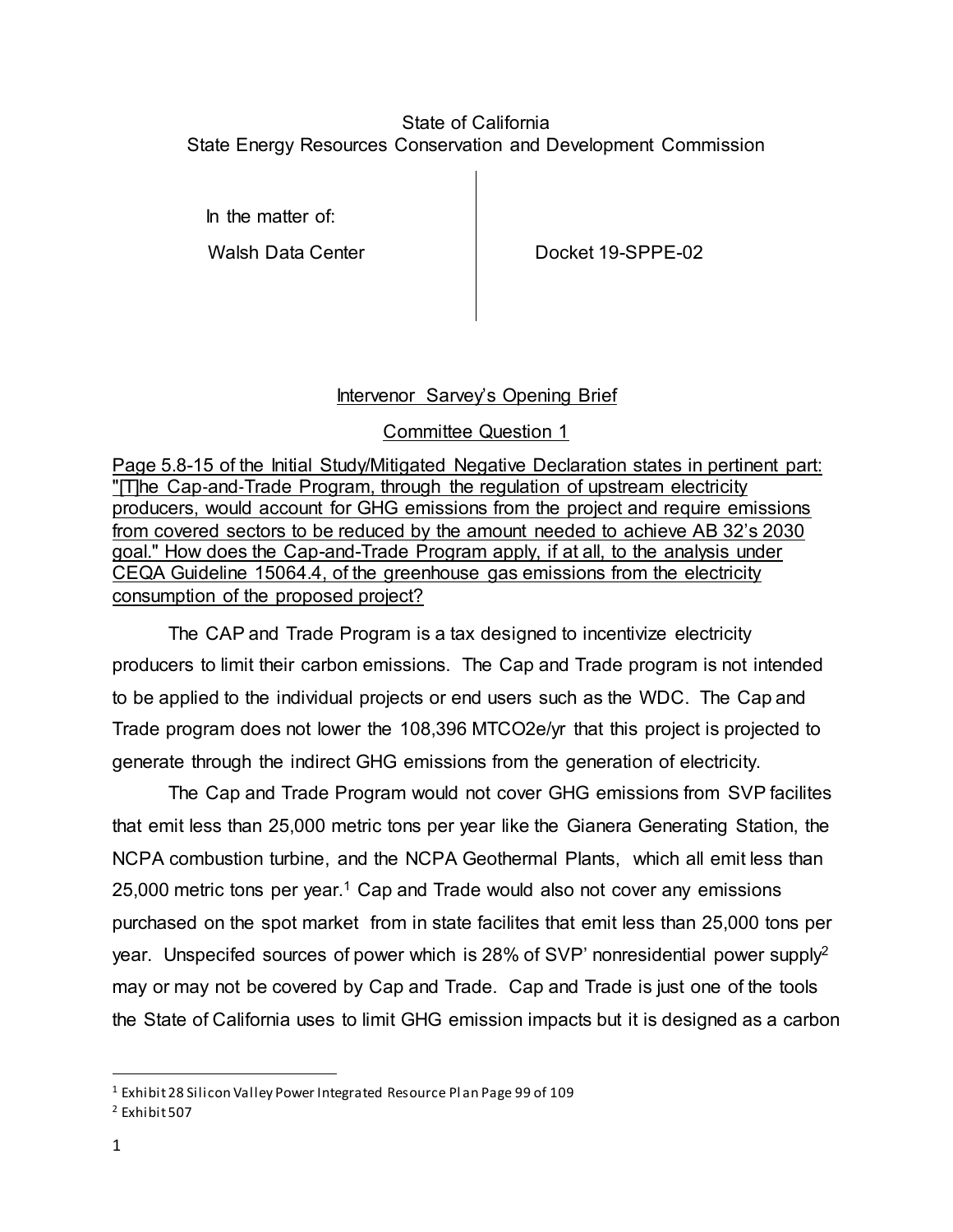tax to discourage excessive GHG emissions not as a project level GHG emission reduction program.

Local agencies develop climate action plans which provide standards and rules that limit emissions from individual projects like the WDC. Cap and Trade is not designed to regulate individual projects like the WDC because it does not lower the actual emissions from the WDC which will remain at 108,396 MTCO2e/yr. The climate action plan is the mechanism whereby an individual project is evaluated and mitigated to achieve the agencies climate goals and targets. In this case the Santa Clara Climate Action Plan is the relevant document but the document does not address emissions beyond 2020 so it is not applicable to the project.

#### Committee Question Number 2

2. Explain whether the incremental contribution of the project's greenhouse gas emissions indirectly caused by the electricity consumption of the proposed project are significant.

CEQA Guidelines § 15064.4 provides the framework for a lead agency to determine if a project like the WDC emits levels of GHG emissions that are significant. According to § 15064.4 (B) the **l**ead agency should consider:

(1) The extent to which the project may increase or reduce greenhouse gas emissions as compared to the existing environmental setting;

(2) Whether the project emissions exceed a threshold of significance that the lead agency determines applies to the project.

(3) The extent to which the project complies with regulations or requirements adopted to implement a statewide, regional, or local plan for the reduction or mitigation of greenhouse gas emissions (see, e.g., section 15183.5(b)). Such requirements must be adopted by the relevant public agency through a public review process and must reduce or mitigate the project's incremental contribution of greenhouse gas emissions. If there is substantial evidence that the possible effects of a particular project are still cumulatively considerable notwithstanding compliance with the adopted regulations or requirements, an EIR must be prepared for the project. In determining the significance of impacts, the lead agency may consider a project's consistency with the State's long-term climate goals or strategies, provided that substantial evidence supports the agency's analysis of how those goals or strategies address the project's incremental contribution to climate change and its conclusion that the project's incremental contribution is not cumulatively considerable.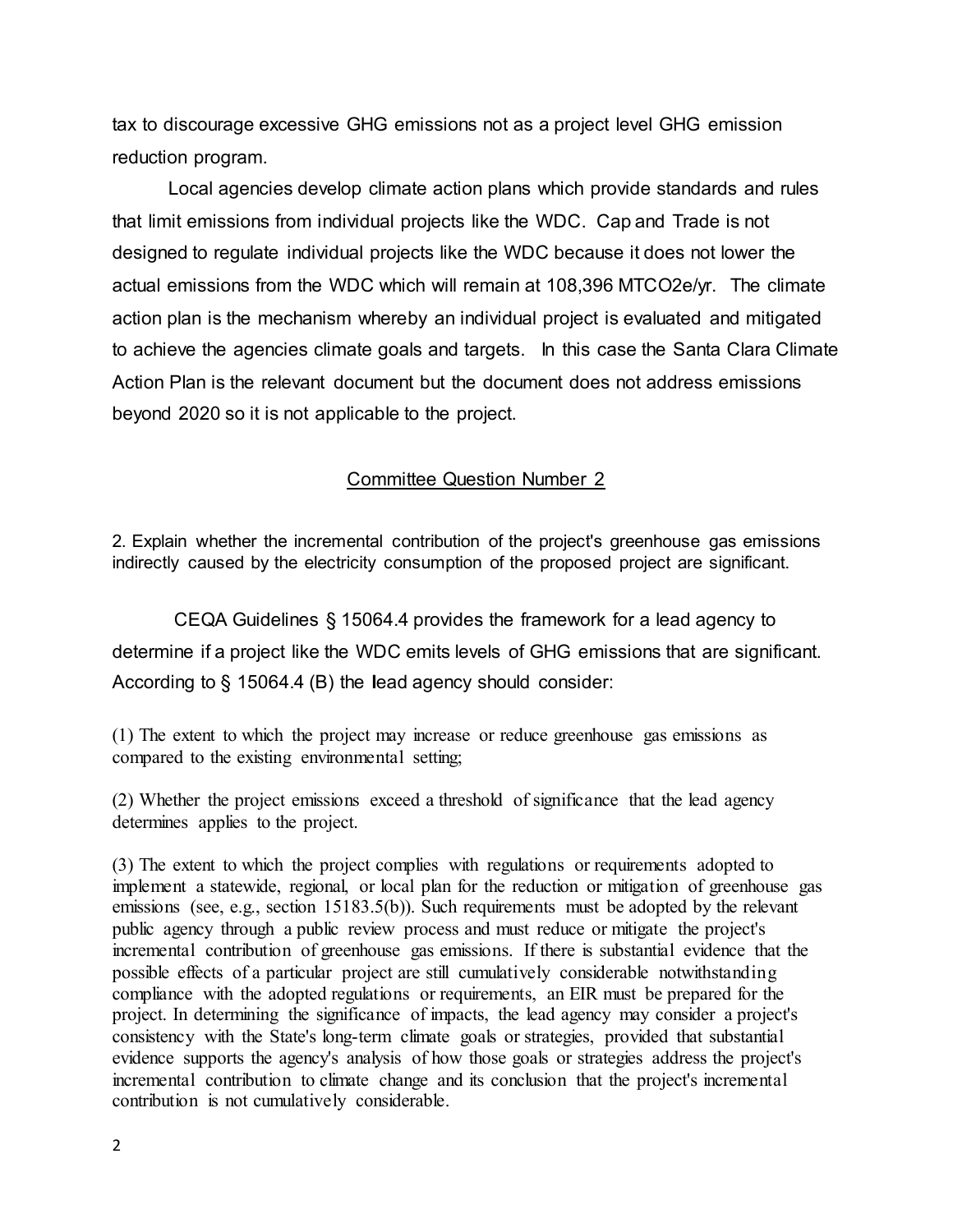## § 15064.4 (b) (1) - The extent to which the project may increase or reduce greenhouse gas emissions as compared to the existing environmental setting .

Section § 15064.4 (b) (1) states that the lead agency should consider**, "**The extent to which the project may increase or reduce greenhouse gas emissions as compared to the existing environmental setting."<sup>3</sup> The evidence in the proceeding shows that the incremental contribution of the WDC is in fact significant.

According to SVP's 2018 Integrated resource plan CARB has assigned a targeted 2030 range of between 275,000 and 485,000 MTCO2e for SVP this amounts to 0.915 percent of the 2030 electricity sector emissions.<sup>4</sup> The 108,396 MTCO2e/yr emitted from the indirect energy use from operation of the WDC is 22% of Silicon Valley Powers high 2030 GHG emission target of 485,000 MTCO2e/yr and 39% of SVP's low 2030 GHG target of 275,000 MTCO2e/yr as reported in its 2018 Integrated Resource Plan.<sup>5</sup>

According to the evidence the carbon content from SVP's retail sales is expected to decrease from 341 pounds per MWh in 2019 to 219 pounds per MWh hour in 2030.<sup>6</sup> At 219 pounds per MWh the projects GHG emissions from the consumption of 700,800 MWh per year<sup>7</sup> of electrical consumption would still be approximately 69,000 MTCO2e/yr which is 14% of SVP's high target of 485,000 MTCO2e/yr and 25% of SVP's low 2030 GHG target of 275,000 MTCO2e/yr. This is still a significant part of SVP's 2030 GHG targets.

The projects GHG emissions combined with the GHG emissions from just the other CEC Santa Clara Data Center projects is 693,519 MTCO2e/yr based on annual electrical use of 3,764,276 MWh.<sup>8</sup> Those cumulative emissions of 693,519 MTCO2e/yr from just the data centers alone would be 1.42 times higher than SVP's high 2030 GHG target of 485,000 MTCO2e/yr and 2.5 times higher than the SVP low 2030 target of

<sup>3</sup> Exhibit 200 Page 174 of 352

<sup>4</sup> Exhibit 28 Silicon Valley Power Integrated Resource Plan Page 24 of 109

<sup>5</sup> Exhibit 28 Silicon Valley Power Integrated Resource Plan Page 24 of 109

<sup>6</sup> Exhibit 30

<sup>7</sup> Exhibit 200 Page 174 of 352

<sup>8</sup> Exhibit 500 Page 3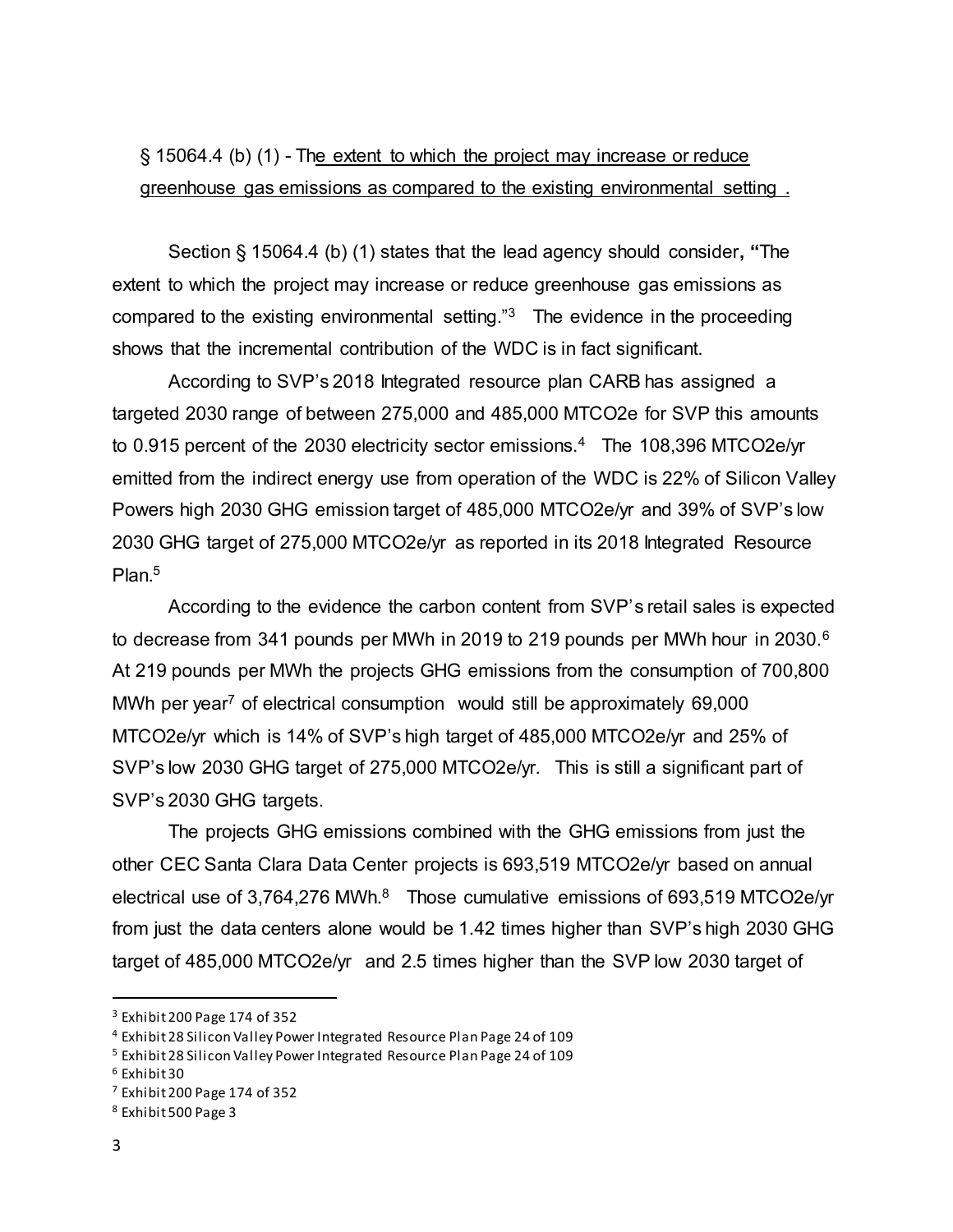275,000 MTCO2e/yr. The emissions that will occur from these projects will make it impossible for SVP to meet its GHG reduction targets.

The eight data centers before the Commission have the potential to emit 947,641 MTCO2e/yr not including GHG emissions from the Lafayette Data Center (20-SPPE-02) and the Great Oaks South Data Center (20-SPPE-01).<sup>9</sup> The combined potential emissions from these data centers represents 3% of the electricity sectors low 30 MMTCO2e a year 2030 target and 1.7% of the electric sectors high GHG 2030 emission target of 53 MMTCO2e.

Pursuant to the evidence in this proceeding that is the extent to which the project may increase greenhouse gas emissions individually and cumulatively as compared to the existing environmental setting. Staff and applicant prefer not to look at the reality of the numbers but instead want to speculate that somehow SVP will meet its 2030 GHG high emissions target of 485,000 metric tons of CO2e per year without analysis. The evidence in the proceeding demonstrates that SVP will not meet its targets due to the overwhelming increase in electrical demand form the WDC and the other CEC reviewed data centers.

Exhibit 28 page 59 of 109 shows SVP's 2030 projected energy requirements. SVP projects that 2030 energy demand will be 5,281,000 MWh. SVP's 2030 carbon expected carbon intensity is projected to be 219 pounds per MWh.<sup>10</sup> The 5,281,000 MWh at 219 pounds per MWH sill generate 524,745 metric tons of CO2e per year which is over 9 % higher than SVP's 2030 high target of 485,000 metric tons of CO2e per year. SVP cannot meet its GHG targets due to the ever-increasing demand created by the new data centers. We don't have to speculate.

#### (2) Whether the projects emissions exceed a threshold of significance that the lead agency determines applies to the project.

The second factor lead agencies should consider in evaluation of the significance of GHG emissions from an individual project is whether the projects emissions exceed a threshold of significance that the lead agency determines applies to the project. **CEC**

<sup>9</sup> Exhibit 500 Page 3

<sup>10</sup> Exhibit 30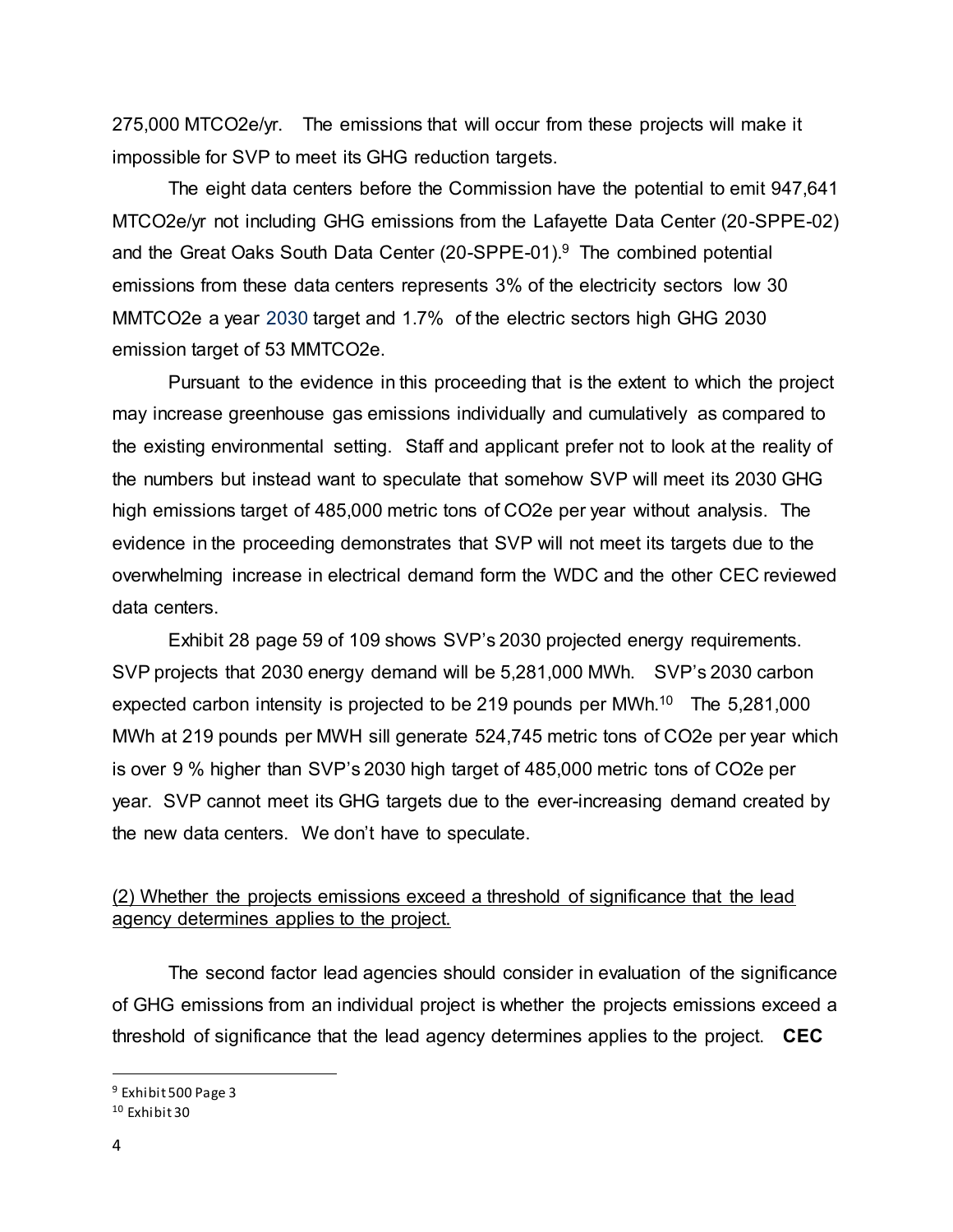# **Staff and applicant propose that no threshold of significance be applied to the project.**

A lead agency has the discretion to select and develop appropriate thresholds of significance to analyze a project's environmental impacts, or rely on thresholds developed by other agencies that it deems applies to the project. The selection and development of thresholds requires a lead agency to "make a policy decision in distinguishing between substantial and insubstantial adverse environmental impacts based, in part, on the setting." (*North Coast Rivers Alliance v. Marin Municipal Water Dist. Bd. of Directors* (2013) 216 Cal.App.4th 614, 625.")

The CEC initially embarked on a process in the 2009 IPER but never finalized the GHG significance thresholds in a publicly reviewed final CEQA document. The Energy Commission has several options in adopting a threshold of significance for GHG emissions. First the Energy Commission could utilize BAAQMD's threshold of 1,100 metric tons of CO2e/yr. In absence of any other approved agency threshold the 1,100 metric tons per year threshold would be a logical choice for the Commission.

The Energy Commission can use the only statewide GHG significant emission threshold for industrial uses which was proposed by CARB in 2009. The Air Resources Board Staff established a numerical threshold of 7,000 metric tons of CO2e/yr as significant for industrial projects which includes indirect emissions from electricity use. The Energy Commission could adopt 10,000 metric tons of CO2e/yr threshold as it coincides with the mandatory GHG reporting requirement which indicates a level that the State of California deems significant.

The decision lies with the energy commission to choose a threshold of significance to evaluate the eight data centers before it which have the potential to emit 947,641 MTCO2e/yr not including GHG emissions from the Lafayette Data Center (20- SPPE-02) and the Great Oaks South Data Center (20-SPPE-01).<sup>11</sup> The combined potential emissions from these data centers represents 3% of the electricity sectors low 30 MMTCO2e a year target and 1.7% of the electric sectors high GHG 2030 emission target of 53 MMTCO2e.

<sup>11</sup> Exhibit 500 Page 3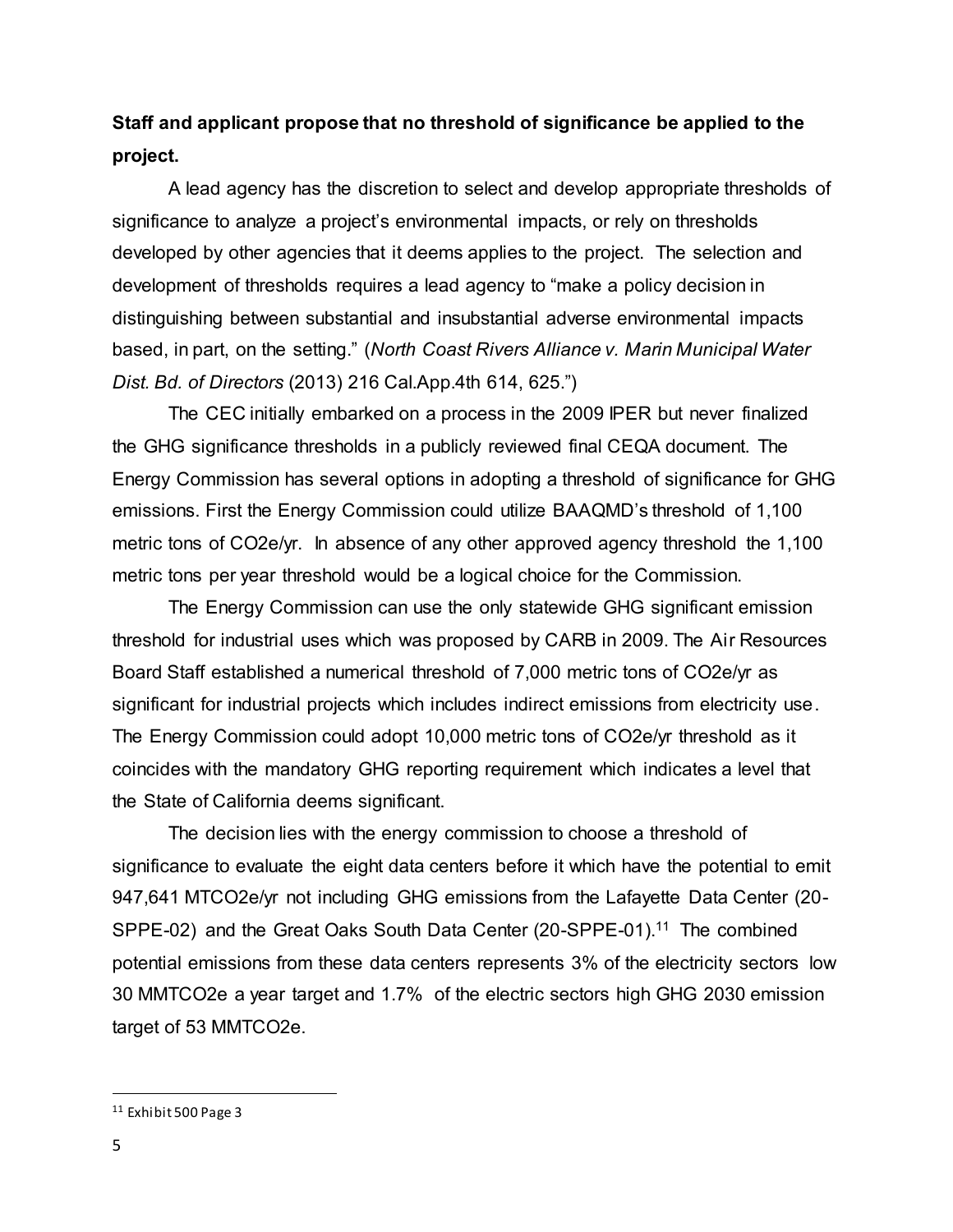(3) The extent to which the project complies with regulations or requirements adopted to implement a statewide, regional, or local plan for the reduction or mitigation of greenhouse gas emissions (see, e.g., section 15183.5(b)). Such requirements must be adopted by the relevant public agency through a public review process and must reduce or mitigate the project's incremental contribution of greenhouse gas emissions. If there is substantial evidence that the possible effects of a particular project are still cumulatively considerable notwithstanding compliance with the adopted regulations or requirements, an EIR must be prepared for the project. In determining the significance of impacts, the lead agency may consider a project's consistency with the State's longterm climate goals or strategies, provided that substantial evidence supports the agency's analysis of how those goals or strategies address the project's incremental contribution to climate change and its conclusion that the project's incremental contribution is not cumulatively considerable.

The third factor lead agencies should consider in evaluation of the significance of GHG emissions from an individual project is the extent to which the project complies with regulations or requirements adopted to implement a statewide, regional, or local plan for the reduction or mitigation of greenhouse gas emissions.

Staff and applicant propose that Silicon Valley's Integrated Resource Plan be considered the local plan for the reduction or mitigation of greenhouse gas emissions. According to Staff and applicant compliance with the SVP IRP would ensure that the projects GHG emissions are not significant. Silicon Valleys Integrated Resource Plan does not address individual projects like the WDC. Silicon Valley's IRP does not provide mitigation measures or development standards designed to lower the emissions from an individual project like the WDC. The SVP IRP is the roadmap where the utility plans to meet its electrical needs in a reliable and cost-effective manner.

SVP's integrated resource plan assumes that only SVP-owned resources count towards the emissions target. <sup>12</sup> As stated in Silicon Valley Powers Integrated Resource Plan, "*Meeting the GHG targets assumes that only SVP-owned resources count towards the emissions target."*<sup>13</sup>

The Integrated Resource Plan also admits that, "*SVP finds that the generic emissions rate of 0.428 Mt CO2e/MWh for spot market purchases per the CEC guidelines to be too high. If this rate is applied, SVP's portfolio emissions will* 

<sup>&</sup>lt;sup>12</sup> Exhibit 28 Silicon Valley Integrated Resource Plan Page 8 or 109 and Page 98 of 109

<sup>13</sup> Exhibit 28 Silicon Valley Integrated Resource Plan Page 8 or 109 and Page 98 of 109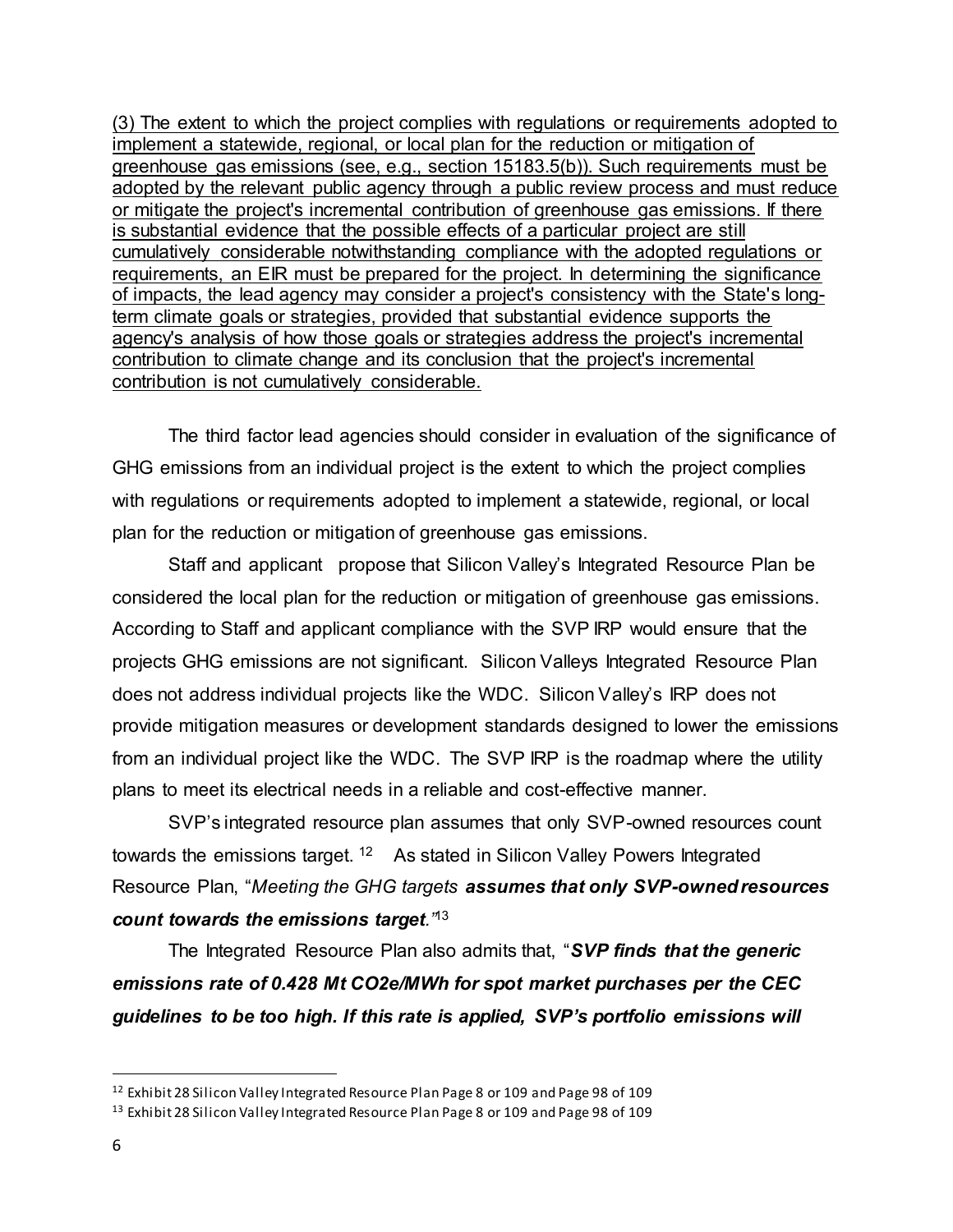**exceed the GHG target.**<sup>14</sup> The Silicon Valley Integrated Resource Plan that CEC Staff and applicant rely on to demonstrate that the projects GHG emissions are not significant admits that the plan will not meet its GHG targets.

That conclusion is echoed by the Santa Clara General Plan EIR. The City of Santa Clara's General Plan EIR clearly states that, *"The City's projected 2035 GHG emissions would constitute a cumulatively considerable contribution to global climate change by exceeding the average carbon-efficiency standard necessary to maintain a trajectory to meet statewide 2050 goals as established by EO S-3-05.(Significant Impact)"<sup>15</sup>*

## The Backup Generators Diesel Use is a Wasteful and Unnecessary Consumption of Energy a Significant Impact.

CEQA Guidelines Section 15126.2 (b) requires that, "*If analysis of the project's energy use reveals that the project may result in significant environmental effects due to wasteful, inefficient, or unnecessary use of energy, or wasteful use of energy resources, the EIR shall mitigate that energy use."* Appendix F of the CEQA Guidelines provides the framework for assessing energy resources. Appendix F of the CEQA guidelines states that the goal of conserving energy implies the wise and efficient use of energy. The means of achieving this goal include: (1) decreasing overall per capita energy consumption, (2) decreasing reliance on fossil fuels such as coal, natural gas and oil, and (3) increasing reliance on renewable energy sources.

The backup diesel generating system accomplishes none of these goals. According to the IS/MND the projects emergency generators would emit 2,313 MTCO2e/yr every year for just the testing of the emergency generators.<sup>16</sup> None of that output from the emergency generators produces any useful energy nor is it stored in a battery. Over a 20-year period the project would emit over 46,000 MTCO2e. The emissions from the emergency generators are not regulated by any Climate Action Plan, CAP and Trade Program, Integrated Resource Plan, or any general plan policies.

l

<sup>14</sup> Exhibit 28 Silicon Valley Integrated Resource Plan Page 8 or 109 and Page 98 of 109

<sup>15</sup> Exhibit 505 Page 11 of 14 (PDF Page 24 of 594)

<sup>16</sup> Exhibit 200 Page 173 of 352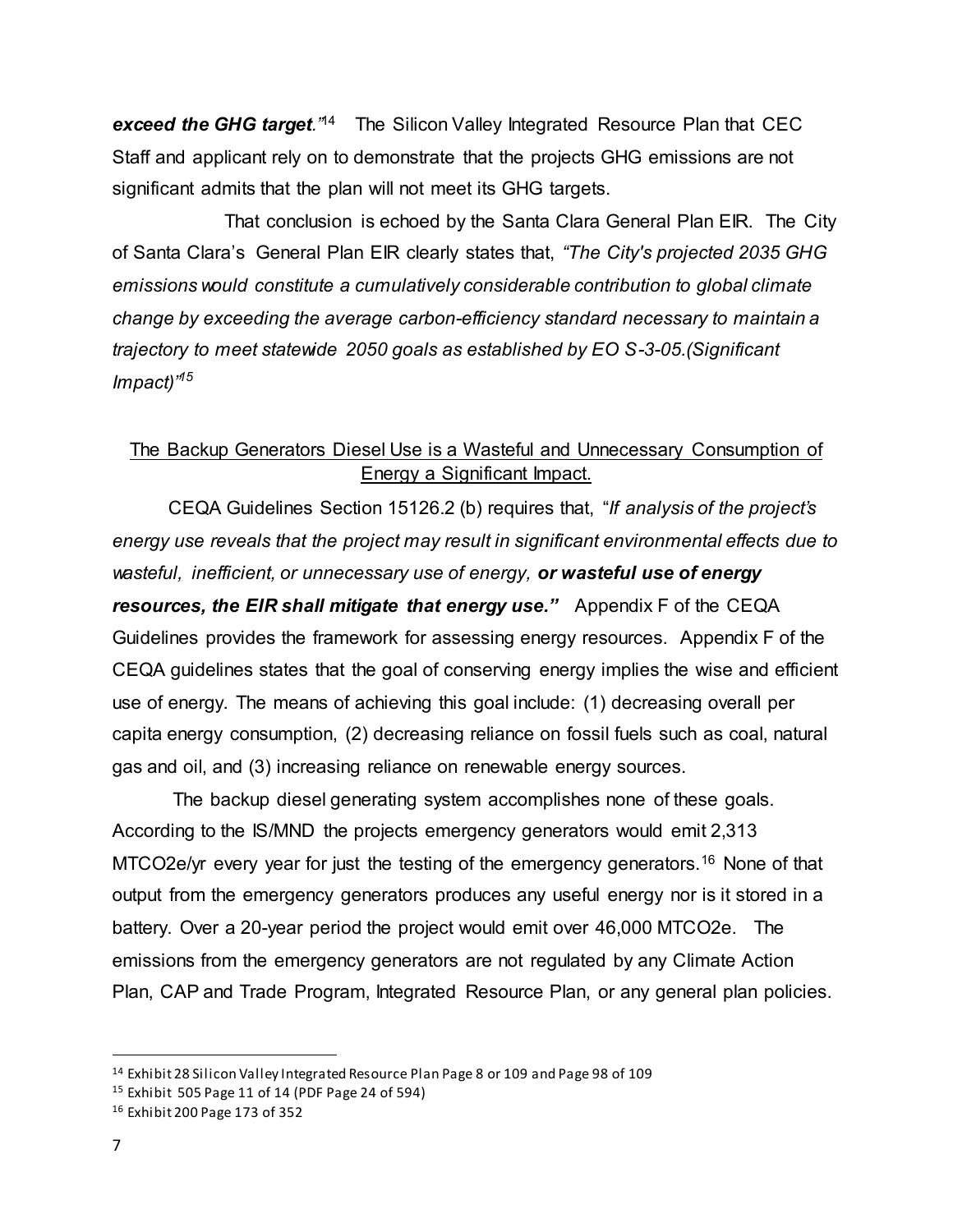As the IS /MND for the WDC states, "*The total quantities of diesel fuel used for all the generators operating at full load would be approximately 8,171 barrels per year (bbl/yr) or 343,200 gallons per year."*<sup>17</sup> The output of those generators at 50 hours at 100 % load would be about 4,800 MWh per year. That energy is completely wasted. The energy could be stored in a battery energy storage system eliminating the waste of 343,200 gallons of diesel per year and 4,800 MWh of electricity.

The projects use of diesel to power the generators increases Santa Clara's and the State of California's fossil fuel dependence. The project in conjunction with the other large data centers being permitted by the CEC creates a cumulative waste of diesel in the backup generators.

The project does not increase the use of renewable energy. The commission can mitigate this by requiring the applicant to employ biodiesel in the generators and storing the output in a battery energy storage system for later use at the data center.

#### The Projects has Substantial Impacts to Energy Resources

According to CEQA Guidelines Appendix F, "*The goal of conserving energy implies the wise and efficient use of energy. The means of achieving this goal include decreasing overall per capita energy consumption."* The Project increases overall per capita energy consumption.According to the IS/MND*, "On an annual basis, the project would consume up to the maximum electrical usage of 700,800 MWh per year."*<sup>18</sup> The total energy use for Silicon Valley Power in 2019 was 3,729,345 MWh.<sup>19</sup> Addition of the power required to power the Walsh Data Center would increase per capita energy use in Santa Clara by approximately 18% per year.

Appendix F of the CEQA Guidelines lists other energy impacts that should be considered by the lead agency. The guidelines indicate that projects that increase peak demand could lead to a significant impact to energy resources. Projects that increase peak demand lead to additional resources being constructed. Projects that increase peak demand push up energy prices The evidence in the proceeding is that peak

l

<sup>17</sup> Exhibit 200 Page 5.6-3

<sup>18</sup>Exhibit 200 IS/MND Page 5.8-9

<sup>19</sup> Exhibit 512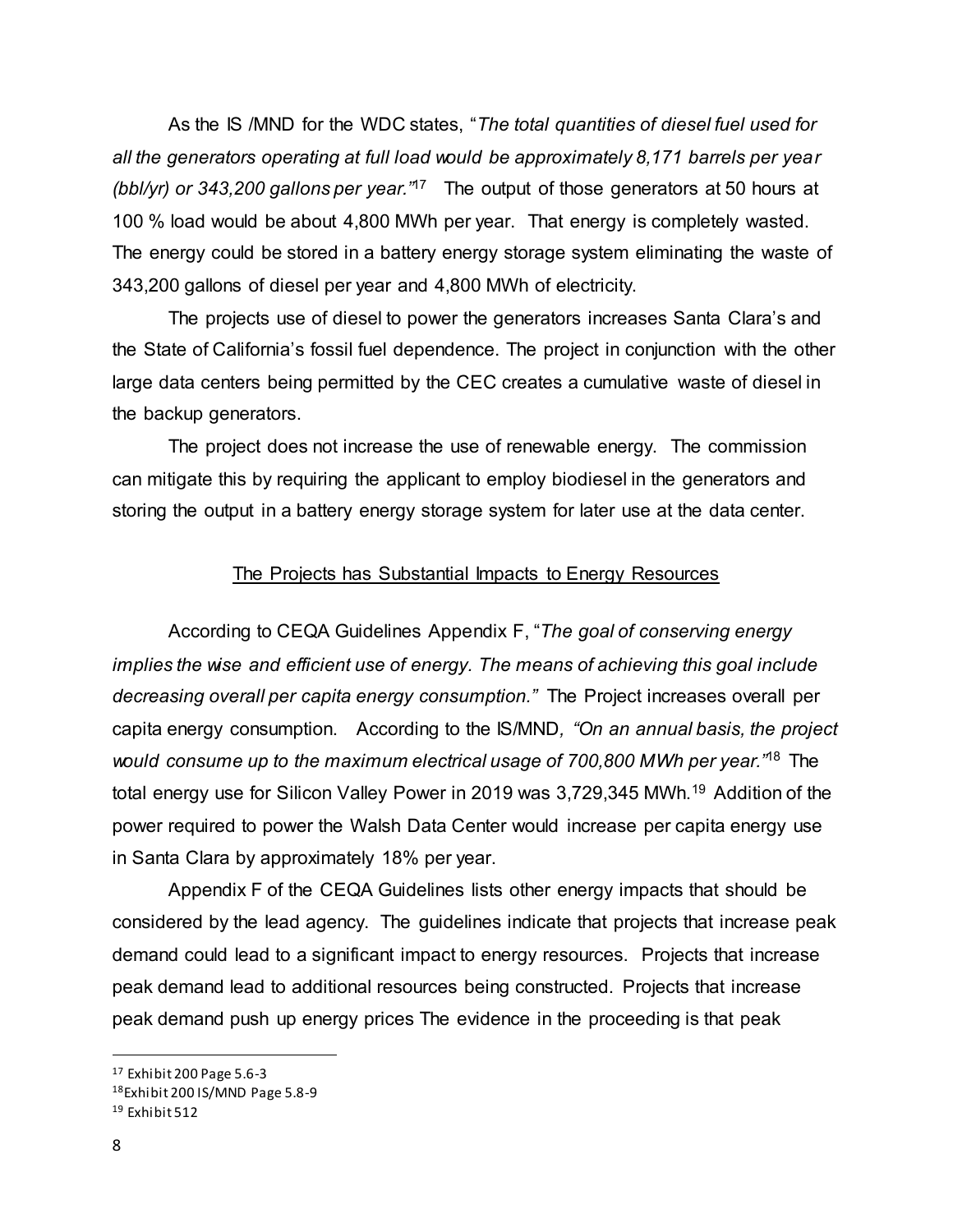demand in SVP's service territory was 587 MW in 2019.<sup>20</sup> The maximum electrical load of the WDC would be up to 80 MW. $^{21}$  Data Centers are around the clock operations so the project can impact peak demand by 13%.

The WDC is just one of the six data centers in Santa Clara being reviewed by the commission. The peak demand for those six data centers totals almost 550 MW<sup>22</sup> which would almost double SVP's current peak demand of 587 MW in 2019.<sup>23</sup> The cumulative impact to peak demand in SVP's service territory is significant.

Appendix F of the CEQA Guidelines lists as an environmental impact, *"The effects of the project on local and regional energy supplies and on requirements for additional capacity."* Silicon Valley Power currently has*, "672 megawatts of*  carbon-free resources in our mix, out of our total of 978 MW."<sup>24</sup> SVP's peak demand was 587 MW in 2019.<sup>25</sup> The total demand for the six data centers being reviewed in Santa Clara is 550 MW.<sup>26</sup> The 978 MW of supply SVP currently has is not enough to supply existing demand and another 550 MW of demand. Much of the 978 MW of SVP's supply is wind and solar which have lower net qualifying capacity as they are intermittent and not available around the clock to match the load profile of the data centers. Obviously, SVP will have to find additional resources to supply the WDC and the other data centers being located in Santa Clara which is a significant impact to SVP's current energy supplies.

#### **Conclusion**

 The evidence shows that the project has significant impacts to energy resources. The evidence shows that the project individually and in conjunction with the other six Santa Clara data center applications being reviewed by the commission will have significant GHG emissions. Staff and applicant both rely on SVP meeting its GHG

<sup>20</sup> Exhibit 512

<sup>21</sup> Exhibit 200 Page 7 of 352

<sup>22</sup> Exhibit 300 Page 3

<sup>23</sup> Exhibit 512

<sup>24</sup> RT 5-27-2020 Page 26 of 154

<sup>25</sup> Exhibit 512

<sup>26</sup> Exhibit 500 Page 3